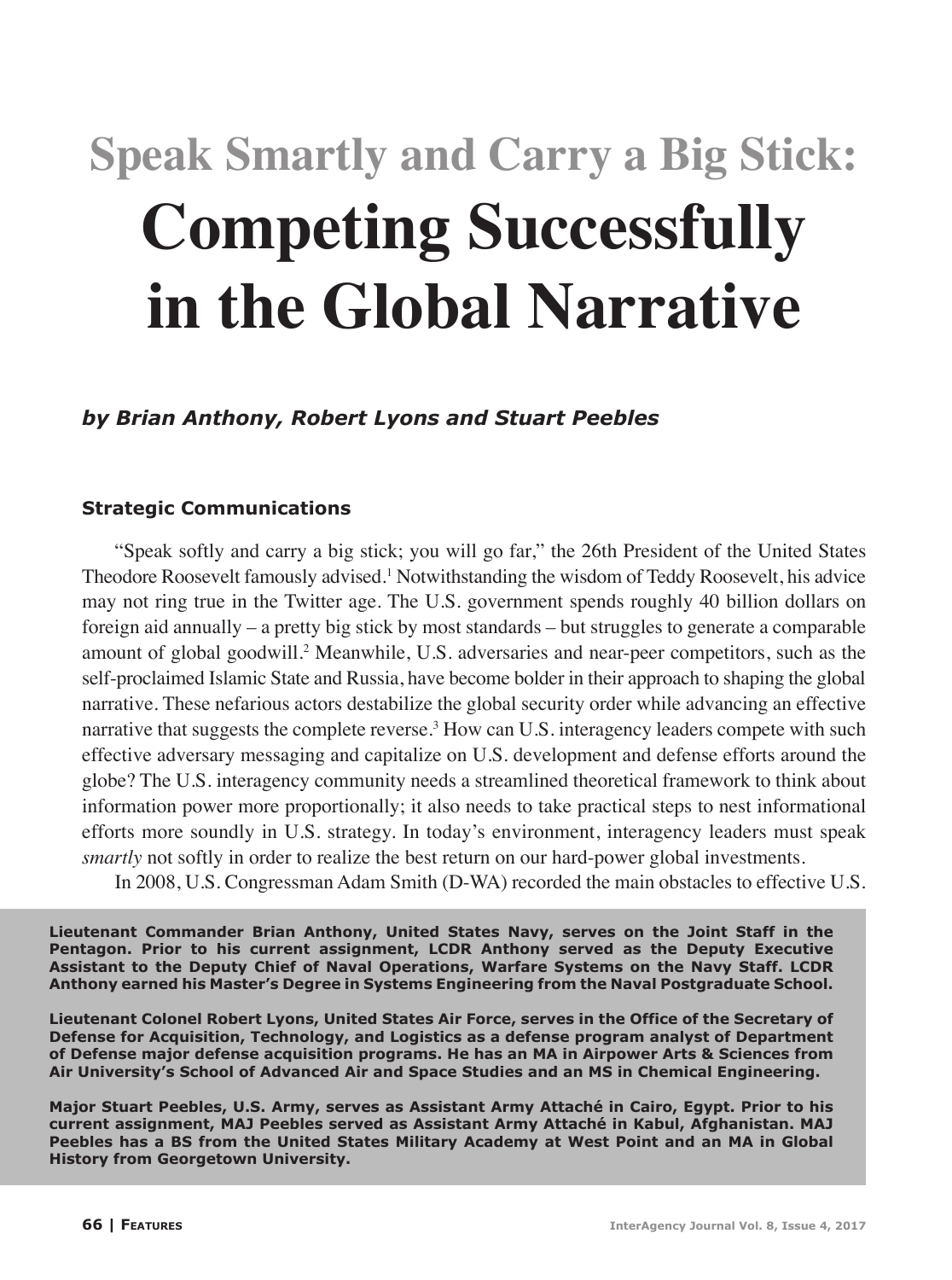strategic communications: "The U.S. doesn't have a coherent, high-level interagency strategy. The State Department and Defense Department aren't coordinating sufficiently; and we lack focus and nuance in our strategic communication messaging."4 Roughly a decade after Smith's diagnosis, the problem is still acute.

Government watchdogs recently lampooned *WebOps*, a multi-million dollar information operations program at U.S. Central Command.5 The program involves specialists who scour popular Arabic social media sites for potential radical Islamic recruits. In theory, when the specialists find a likely recruit, they present the susceptible youth with a more moderate, alternative perspective. In practice, the program has been crippled by operators who lack the necessary linguistic and cultural acumen to be effective. Many of them have trouble with basic Arabic vocabulary, let alone the nuance required to discuss theology with both Sunni and Shia Muslims. Lack of proper oversight has compounded the problem of evaluating such a program, which has been reporting its own success using dubious methods.<sup>6</sup>

Central Command is preparing to spend 500 million dollars more on similar programs in the coming years.<sup>7</sup> In addition, the U.S. is failing to challenge rampant international conspiracy theories of U.S. malevolence. For example, one of the more insidious lines of thought popular in Iran is that the U.S. deliberately created ISIS in order to weaken the Middle East.<sup>8</sup> These are but two instances among many of how current U.S. efforts to inform the global narrative have had questionable effectiveness.

The U.S. government has not always been poor at leveraging information to bolster national power. From its inception, the U.S. demonstrated creative ways to influence the strategic narrative. During the American Revolutionary War, the British commander in the Carolinas complained that large parts of the populace never heard about his thrashing of the colonists at the battle

of Camden because the Americans violently threatened anyone who spoke of the battle.<sup>9</sup> In addition, the Americans effectively disseminated editorial cartoons to paint the British as oppressors while also generating more support for independence.10 By combining such savvy information operations with creative operational maneuver, the American rebels forced the British to cede their American colonies.

# **The U.S. government has not always been poor at leveraging information to bolster national power.**

During the Second World War, the U.S. federal government hired Walt Disney to produce numerous films to bolster domestic support and troop morale for the war effort. $11$ During the Cold War, the U.S. was able to win the "war of ideas" through establishing the U.S. Information Agency, Voice of America, and Radio Free Europe.<sup>12</sup> Thus, the current U.S. strategic communications difficulties are a historical aberration. How did our opponents – Russia and the Islamic State, for instance – get the upper hand and how can we regain the initiative?

#### **Russia: A Sophisticated State Communicator**

*Russia seeks to create adversarial opinions of the NATO alliance by inferring that our ships and aircraft are encroaching on Russian territory in an attempt to threaten their homeland.13*

#### *- Vice Admiral James Foggo III*

While U.S. strategies in shaping the global narrative lag, Russia appears to be capitalizing on the information revolution. Senior leaders in the Russian government have made no secret about their choice to emphasize information in their grand strategy. General Valery Gerasimov,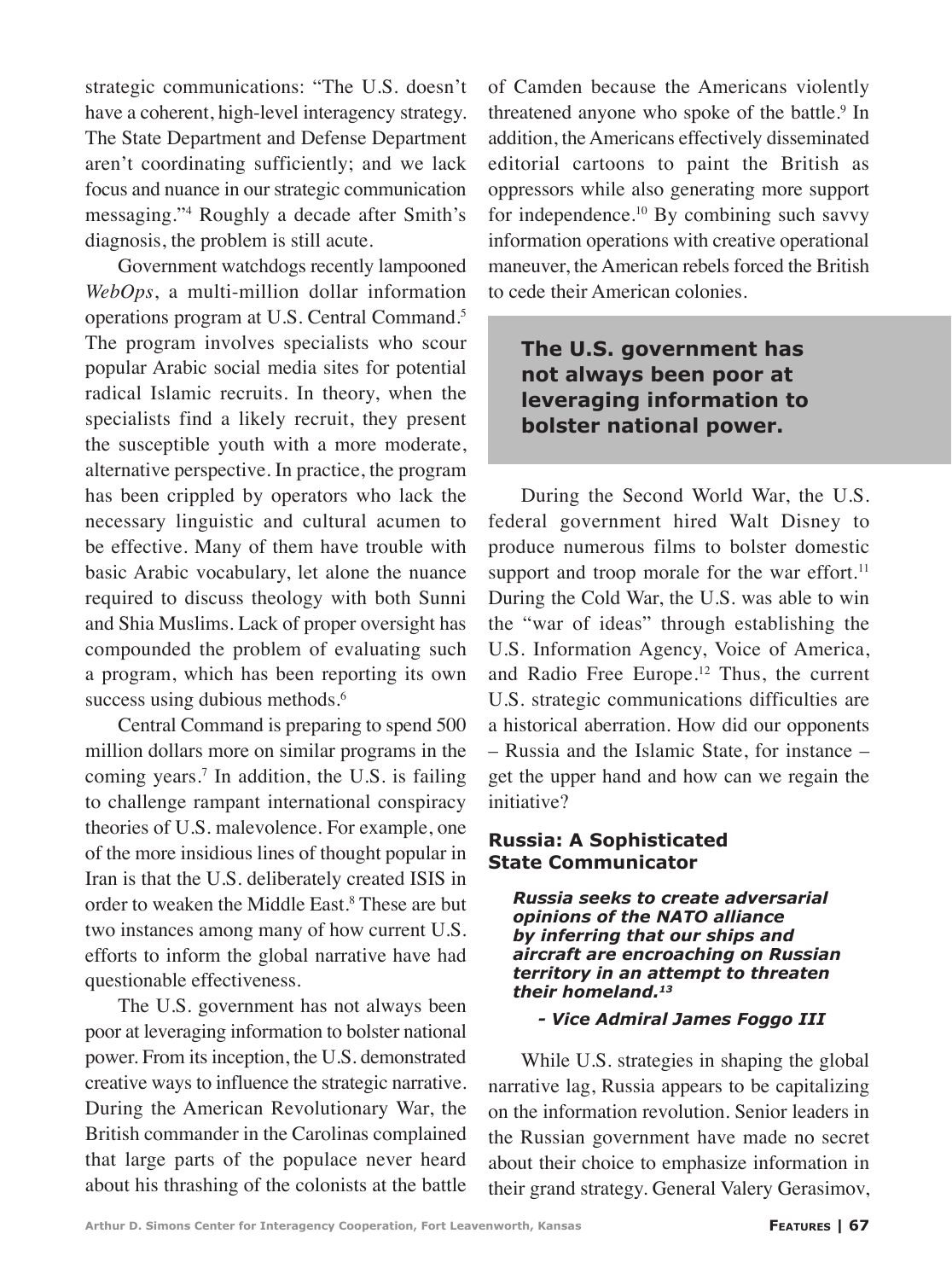Chief of the General Staff of the Armed Forces of Russia, explained in an article from 2013: "Information warfare opens wide asymmetric possibilities for decreasing the fighting potential of an enemy."14

Some strategists in the U.S. are going so far as to name the new Russian emphasis on 'information warfare' the Gerasimov Doctrine.15 Russian President Vladimir Putin has also been sanguine about the broader power of controlling the narrative. In October 2014, he described his state-sponsored news channel *RT* (formerly *Russia Today*) as "a formidable weapon enabling the manipulation of public opinion."16

# **The Russian mouthpiece has a budget rivaling the BBC...**

The Russian mouthpiece has a budget rivaling the BBC with channels in English, Spanish, Arabic, and of course Russian; it also has more YouTube viewers than any other international news channel.<sup>17</sup> Between Putin's "weaponizing" of *RT* and Gerasimov's information warfare doctrine, Russian leaders have been unified in their effort to leverage information in support of their muscular foreign policy.

The Russian information campaign has worked particularly well in some of the former Soviet republics. After annexing Crimea in 2014, the Russians immediately began a coordinated effort to control the narrative. Within Crimea itself, the Russians censored the media to forestall any opposition to their operations.18 Beyond Crimea, the Russians energized their robust network of media channels and affiliated non-governmental organizations "to justify Crimea's 'return' to Russia."19 Russian messaging regarding its actions in Crimea paid dividends. Soon after the annexation, a Gallup poll showed that most of the people in the former Soviet republics were inclined to support

Russia's policy towards Crimea.20 Presidential elections in Bulgaria and Moldova in 2016, also seem to validate Russian information efforts, as the new leaders of both countries are decidedly pro-Russian.21 Many of the people in those former Soviet states also look admiringly to the east. Two thirds of the respondents to a recent poll in Moldova said that they "trusted" Vladimir Putin, while less than one third felt the same way about German Chancellor Angela Merkel.<sup>22</sup> In the cases of Bulgaria and Hungary, their move towards Russia is particularly concerning for the U.S., considering their membership in the North Atlantic Treaty Organization. Having such Russophile allies could complicate future operations.

Despite evidence of Russian success in targeted information operations, the net result of Russian efforts is mixed. In 2015, a research team queried households in the former Soviet republics of Ukraine, Azerbaijan, and Kyrgyzstan, as well as Russia itself in order to gauge the influence of Russian propaganda.<sup>23</sup> Within Ukraine, Russian messages have largely fallen on deaf ears. Ukrainians do *not* believe Russian claims that the U.S. fomented the instability in Ukraine.

In Azerbaijan, some elements of the Russian narrative have swayed the populace, while others have not. Roughly one third of Azeris view Russia as "a partner or ally," while one quarter view the U.S. in the same terms.<sup>24</sup> Kyrgyzstan recorded the most pro-Russian views of the former Soviet republics. Unsurprisingly, over 75 percent of Kyrgyz people consume their daily news from Russian television sources. Despite such a one-sided media diet, Kyrgyz people strongly support core democratic principles that Russian messages discourage.<sup>25</sup> Within Russia, domestic opinion showed much higher rates of anti-Americanism than in the former Soviet republics, but Russians still do not buy all elements of the Russian narrative that the Kremlin is peddling.26 These mixed results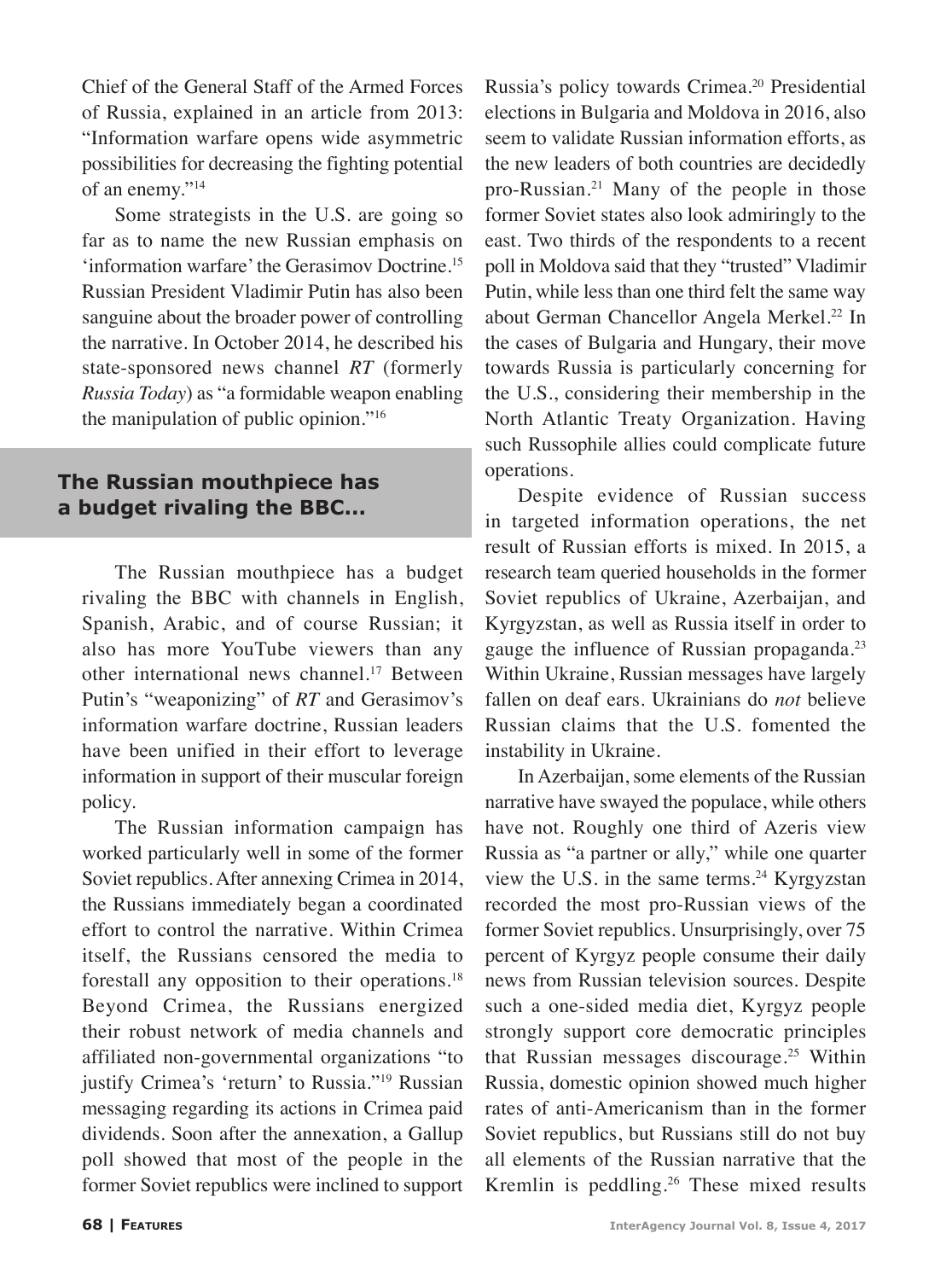reveal vulnerabilities in the Russian narrative that the U.S. could exploit in pursuit of its national interests.

#### **Islamic State of Iraq and as-Sham***:*  **Effective Non-state Communicator**

*This broader challenge of countering violent extremism is not simply a military effort. Ideologies are not defeated with guns, they are defeated by better ideas and more attractive and more compelling vision. So the United States will continue to do our part by continuing to counter ISIL's hateful propaganda, especially online.27*

#### *- 44th U.S. President Barack Obama*

Like Russia, the Islamic State of Iraq and as-Sham (ISIS) demonstrates proficiency in strategic communication. ISIS employs production quality digital communications that would rival the best of Hollywood movie studios or Madison Avenue marketing firms. With strategic communications, ISIS reinforces its ideological narrative, inspires attacks, supports a global recruiting effort, and executes terror operations of global reach. Even the organization's name "ISIS" provides a measure of gravitas by incorporating the term "State" which suggests a fait accompli to state-like legitimacy. For ISIS, strategic communication is central to grand strategy.

ISIS' high priority on strategic communication is evident by the emphasis of media operations in their masterplan for creating the Islamic State. The ISIS doctrine describes the importance of complementing ISIS operations with robust media coverage.<sup>28</sup> Of note, their doctrine applies lessons-learned about America's information approach to win the Iraq War. Specifically, ISIS doctrine mentions how the United States used strategic communication during the Iraq War to portray a Sunni caliphate "as a treacherous terrorist state of hypocritical political projects, with great marshalling of the media to accomplish that."29 By having a doctrine, ISIS seeks to ensure that others don't define them and that they maintain the edge through aggressive strategic communications.

While the U.S. takes the fight to ISIS in the physical domain in Syria and Iraq, ISIS has demonstrated operational reach into the U.S. and throughout the rest of the world through the information domain.

# **...ISIS has demonstrated operational reach into the U.S. and throughout the rest of the world through the information domain.**

In the summer of 2016, the U.S. FBI Director asserted that the U.S. had over 1,000 open cases involving ISIS threats within the U.S.30 In 2016, ISIS inspired or linked to over 80 attacks throughout North Africa, the U.S., and Europe.31 In 2015, ISIS claimed responsibility for a terrorist attack in Paris that killed over 120 people.32 Many of these operations were accompanied with a social media statement and video. The attackers became radicalized by ISIS' ideological narrative. Until the U.S. contests ISIS' ideological narrative, these types of threats will persist to the U.S. homeland, allies, partners, and many other nation states for decades. As recently as February 2017, General David Petraeus testified to Congress that the U.S. has to do more to discredit ISIS ideological narrative otherwise military victories in Iraq and Syria would be "fleeting."33

Defeating the Islamic State in Iraq and as-Sham (ISIS), also known as Daesh, remains a top priority for the U.S. $34$  In January 2017, the White House issued National Security Presidential Memorandum-3 (NSPM-3) that requires a whole of government approach to combatting ISIS. NSPM-3 directs the application of "public diplomacy, information operations, and cyber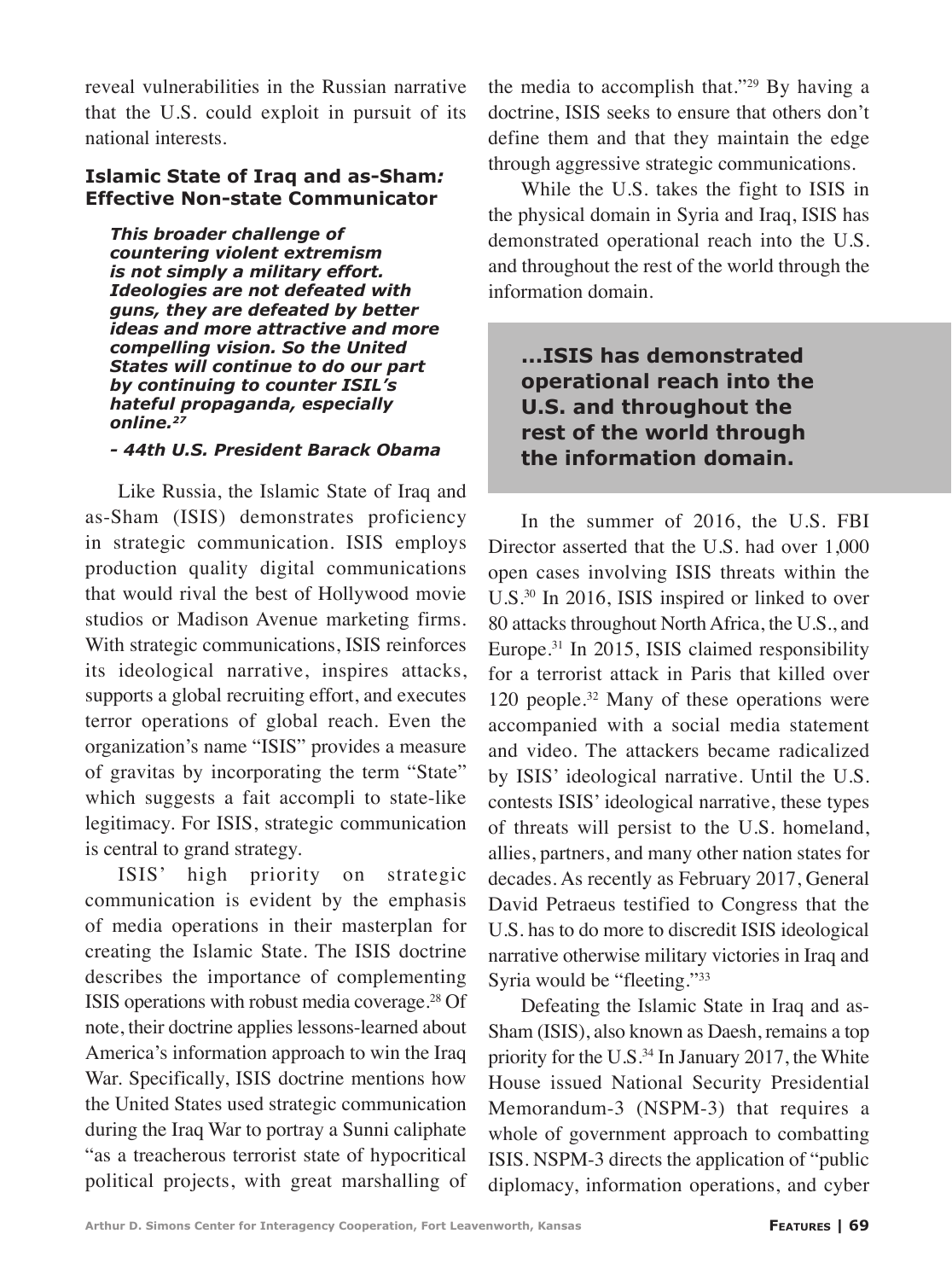

**Figure 1. Proactive Approach to Strategic Communications.**

strategies to isolate and delegitimize ISIS and its radical Islamist ideology."35 Certainly, President Trump's administration can build upon the Obama administration's creations, such as the Global Engagement Center at the Department of State.

The Global Engagement Center uses third party organizations to compete with Daesh strategic communications. State's new Center aims to have more engagement with third parties and people that can actually engage with humans on social networks, not just post messages at them; and it will use data to tailor messages and campaigns. The Center will also provide seed funding and other support to NGOs and media startups focused on countering violent extremist messaging.36 The Global Engagement Center implemented more content in Arabic than English and contests ISIS in more places on the internet.<sup>37</sup> As a result, ISIS has lost over 45% of its Twitter presence and deals with a 6:1 ratio of anti-ISIS to pro-ISIS propaganda.<sup>38</sup> The GEC's results are positive, and it should serve as a model for future initiatives.

#### **A Simplified Theoretical Framework for Strategic Communications**

*In today's information age, success is the result not merely of whose army wins but also of whose story wins.39*

 *- Dr. Joseph Nye*

In order for the U.S. to compete with the stories of its adversaries – be they state or non-state – policy makers and strategists should think about power more broadly and speak "smartly." Current joint doctrine from the Department of Defense on information operations contains models designed to help commanders and their staffs think this way.40 However, these models over-complicate the matter and obfuscate more than clarify.<sup>41</sup> A better way to think about speaking smartly is to use what Nye calls "contextual intelligence" to combine soft and hard power in effective ways.42 Interagency leaders should use a more proportional approach to blend its resources for such activities as strategic communications and military operations/development. The joint and interagency community needs new models to think about how to combine soft and hard power, specifically *words* (information power) and *deeds* (military or development power).

Figure 1 depicts a simple way for the joint and interagency community to think about strategic communications in a *proactive* manner. The crossbar represents the proportional effort between what the U.S. and its partners "say" (i.e. information efforts) and what they "do" (e.g. military or development efforts). If there is a hypocritical mismatch between words and deeds, then U.S. adversaries have informational leverage. As noted by Admiral Michael Mullen, a former Chairman of the Joint Chiefs of Staff, "We hurt ourselves more when our words don't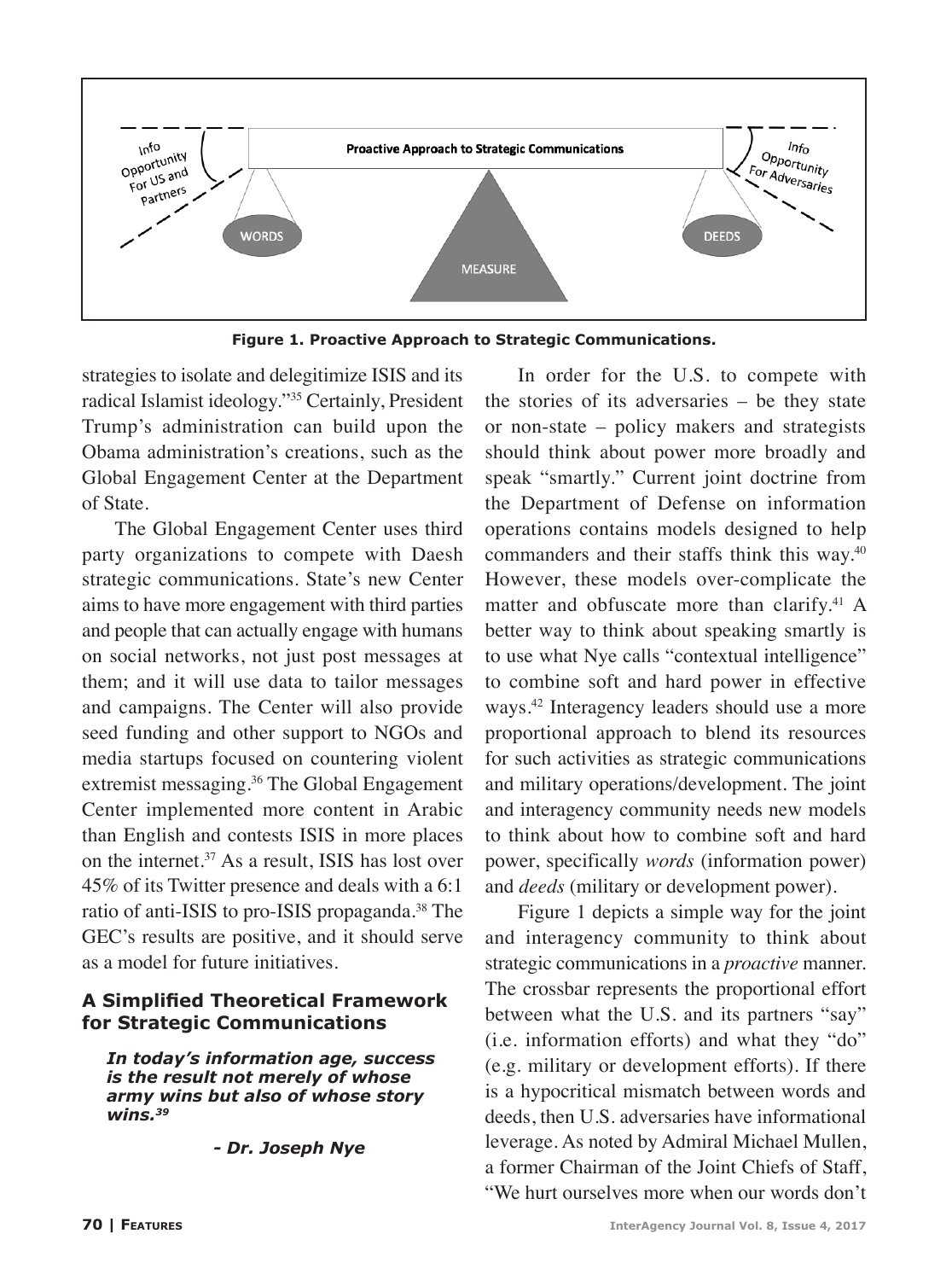

**Figure 2. Reactive Approach to Strategic Communications.**

align with our actions. Our enemies regularly monitor the news to discern coalition and American intent as weighed against the efforts of our forces. When they find a 'say-do' gap—such as Abu Ghraib—they drive a truck right through it. So should we, quite frankly."43 The reverse is also true. If the U.S. is using its military and development power to conduct *deeds* in a manner that promotes global stability and security, then it should also leverage information power or *words* in a proportional manner to achieve maximal effect.

Figure 2 depicts a streamlined way for interagency leaders to think about strategic communications in a *reactive* manner. The process begins with *anticipating* what types of negative messages the adversary will likely employ to various audiences and developing options for response. The next step is to *detect* these messages and measure their "stickiness" in traditional and social media using analytics.<sup>44</sup> The third step, if necessary, is to *compete*  with adversary messaging using well-crafted, thoughtful, and targeted responses that are grounded in reality. The fourth step in this

iterative process is to *measure* the effectiveness of U.S. and partner messages, again using analytics.

These two models assume some capabilities that the U.S. currently lacks. First, accurate measurement of the "stickiness" of adversary messaging, as well as U.S. messaging, takes bona fide cultural and linguistic experts. This measurement process will have a technical and quantitative aspect, but will also be somewhat subjective. Similar in methodology to political polling, this measurement process will be only a rough estimate of what the target audience thinks.

The joint and interagency community must also develop "contextual intelligence" to assess the necessary balance of military/ development and informational efforts throughout both proposed models.

Finally, the entire process involves *disciplined* interagency communicators who know the appropriate message to deliver and who emphasize that message in appropriate settings.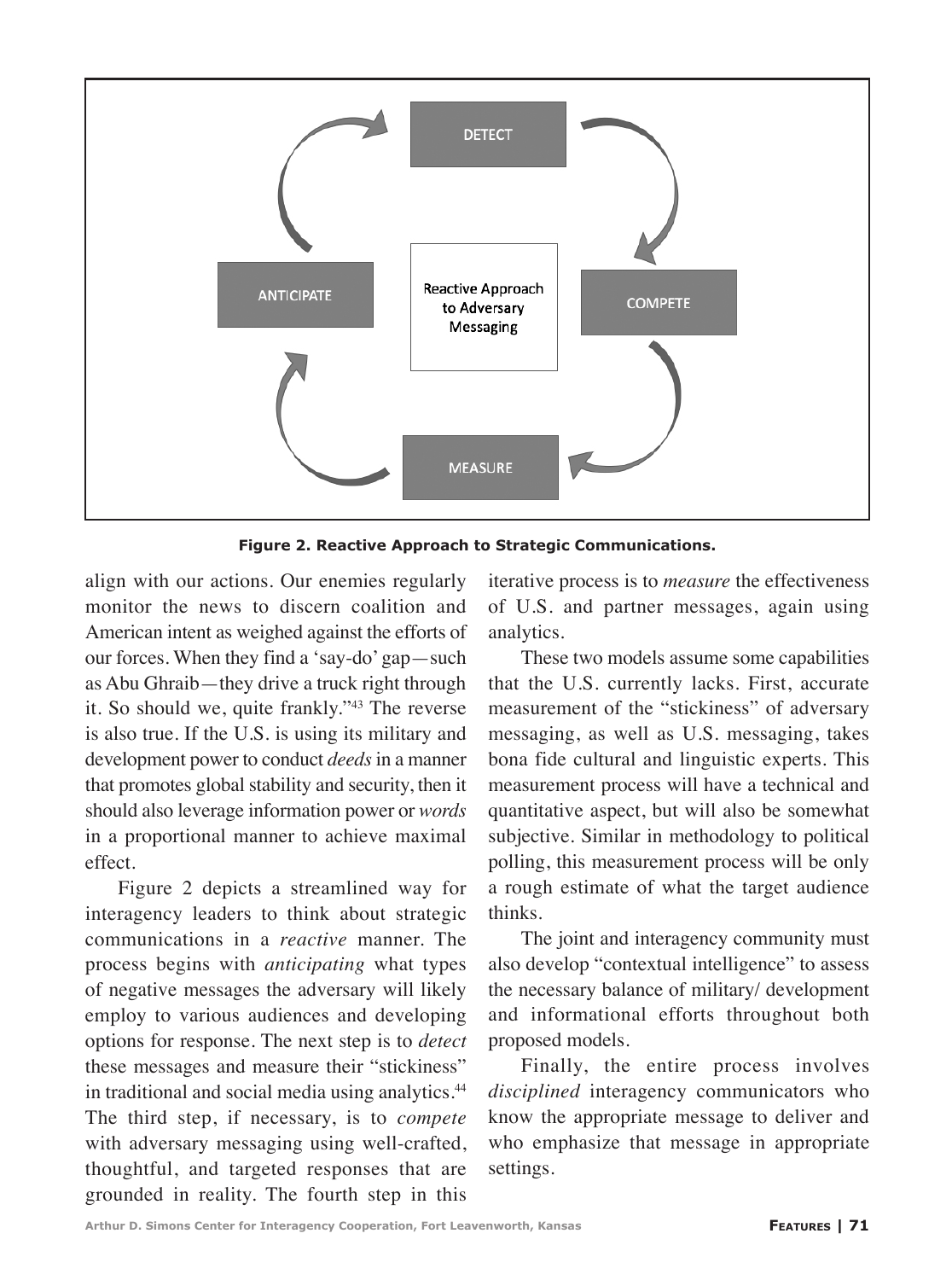#### **Practical Steps to Better U.S. Strategic Communications**

Interagency leaders not only need simplified theoretical frameworks, they also need to take concrete, practical steps to improve the nation's use of information in its overall strategy. For the U.S. to achieve its national interests on the global stage, the interagency community must provide clearer ends, greater means, and more adaptive ways in the information realm.

**The U.S. must respond publicly and vigorously to high-profile Russian falsehoods, while constantly re-emphasizing the regime's suppression of independent media in Russia.**

## **Clearer Ends**

# *1. Refer to "ISIS" without using the term "State."*

In their U.S. strategic communication, U.S. civilian and military leaders should refer to the Islamic State in Iraq and Syria, the Islamic State in Syria and Levant, the Islamic State of Iraq and as-Sham, and any other form that includes the term "state" simply as Daesh.<sup>45</sup> By eliminating the term "state," the U.S. removes the perception of legitimacy.46 A good example occurred during the joint press conference between the Prime Minister of Great Britain, Theresa May, and U.S. President Donald Trump. The Prime Minister mentioned working with the U.S. to "take on and defeat Daesh and the ideology of Islamist extremism wherever it's found."47 This is consistent with other European leaders. Since October 2014, the French refer to the organization as Daesh.<sup>48</sup> In contrast, the President used the term "ISIS" at the press conference.

The Department of Defense (DoD) recently addressed the term "ISIS." In February 2017, the

DoD Public Affairs released guidance to refer to ISIS as the Islamic State in Iraq and ash-Sham. Before completely eliminating the term, speakers should first associate the term "Daesh" with "ISIS," because most Americans probably recognize ISIS instead of "Daesh."

#### *2. Reveal the truth about Russia's strategic communications.*

To address Russian Strategic Communications, the U.S. must focus on how Russia is providing inaccurate information and misinformation to the world. The U.S. must respond publicly and vigorously to high-profile Russian falsehoods, while constantly re-emphasizing the regime's suppression of independent media in Russia.49 By doing so, the U.S. challenges Russian credibility, and highlights the lack of free press. It is important that when the U.S. responds, actual and factual data are provided, to show that Russia is not being truthful in their accounts. Vice Admiral James Foggo III, former U.S. Sixth Fleet Commander, provides an example on this subject:

One such instance of this misinformation campaign occurred when the USS Ross (DDG-71) was operating in the Black Sea. Russia's international news agency RIA Novosti, quoting an anonymous source, reported that the Ross was acting "provocatively and aggressively." Admiral Mark Ferguson, Commander, U.S. Naval Forces Europe-Africa/U.S. 6th Fleet (CNE-CNA/ C6F), countered the misinformation using Twitter and published a video of the interaction on YouTube. That video showed how sailors of the Ross were navigating in the Black Sea when they observed SU-24s flying over in a routine nature. The Ross bridge team kept course and speed throughout the interaction. The world was so intrigued by what had originally been titled "provocative" behavior that people flocked to the YouTube page to see for themselves how it all played out.<sup>50</sup>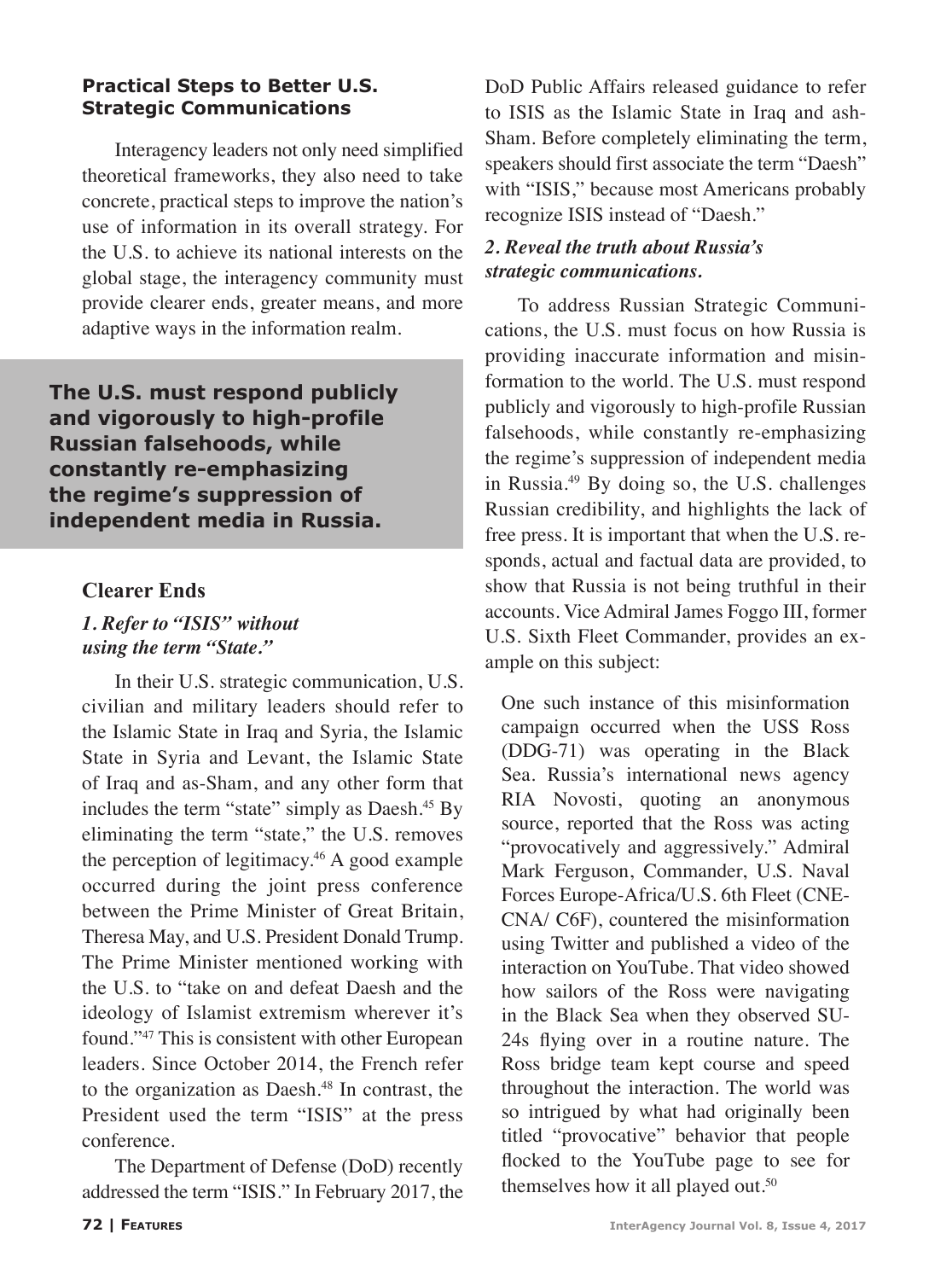# **Ties To Russia**

The Kremlin says Moscow will strive to protect the interests of Russians and Russian speakers wherever they may be. We look at the regions where the greatest concentrations of Russian citizens, ethnic Russians and native Russian speakers live, outside the borders of the Russian Federation.



**Figure 3. Countries with large ethnic Russian populations.56**

Once the U.S. released this video, Russia backed off of its claims of this "provocative" encounter, and their tally of falsehoods increased. The world is beginning to take note of Russia's misinformation tactics, and analysts say Moscow is losing credibility because of it. Surveys found that between 2013 and 2014 negative views of Russia rose from 54 to 74 percent in Europe, with the country's reputation failing to improve in any corner of the globe.<sup>51</sup>

The U.S. should publicize Russian support for Western media outlets and their involvement in Western civil society, and if their support is overt, the U.S. should emphasize it. If it is covert, then Russian support should be publicized to the extent that is allowable with the security of intelligence sources. The goal in either case is to deprive these outlets of their credibility, thereby depriving the Russian government of its credibility.52

## *1. Build competing narratives with the help of true experts.*

**More Adaptive Ways**

In its strategic communication, the U.S. should incorporate the testimonies of people with firsthand, negative experiences with ISIS.<sup>53</sup> Those who suffered under ISIS have compelling stories that would undermine ISIS' credibility with potential recruits and sympathizers. An ISIS defector's credibility has more chance of resonating with an extremist who questions their resolve to an Islamist cause while holed up at a base in Syria. Their experience is more likely to hit home with teenagers trawling over extremist chat rooms in the dark, and more relatable than any upper middle class white politician or inexperienced prevention officer.<sup>54</sup> Furthermore, those former ISIS members helping the U.S. should be taken care of, which would further U.S. strategic communications. The government needs to support defectors, by helping them reintegrate to a post-extremist lifestyle and by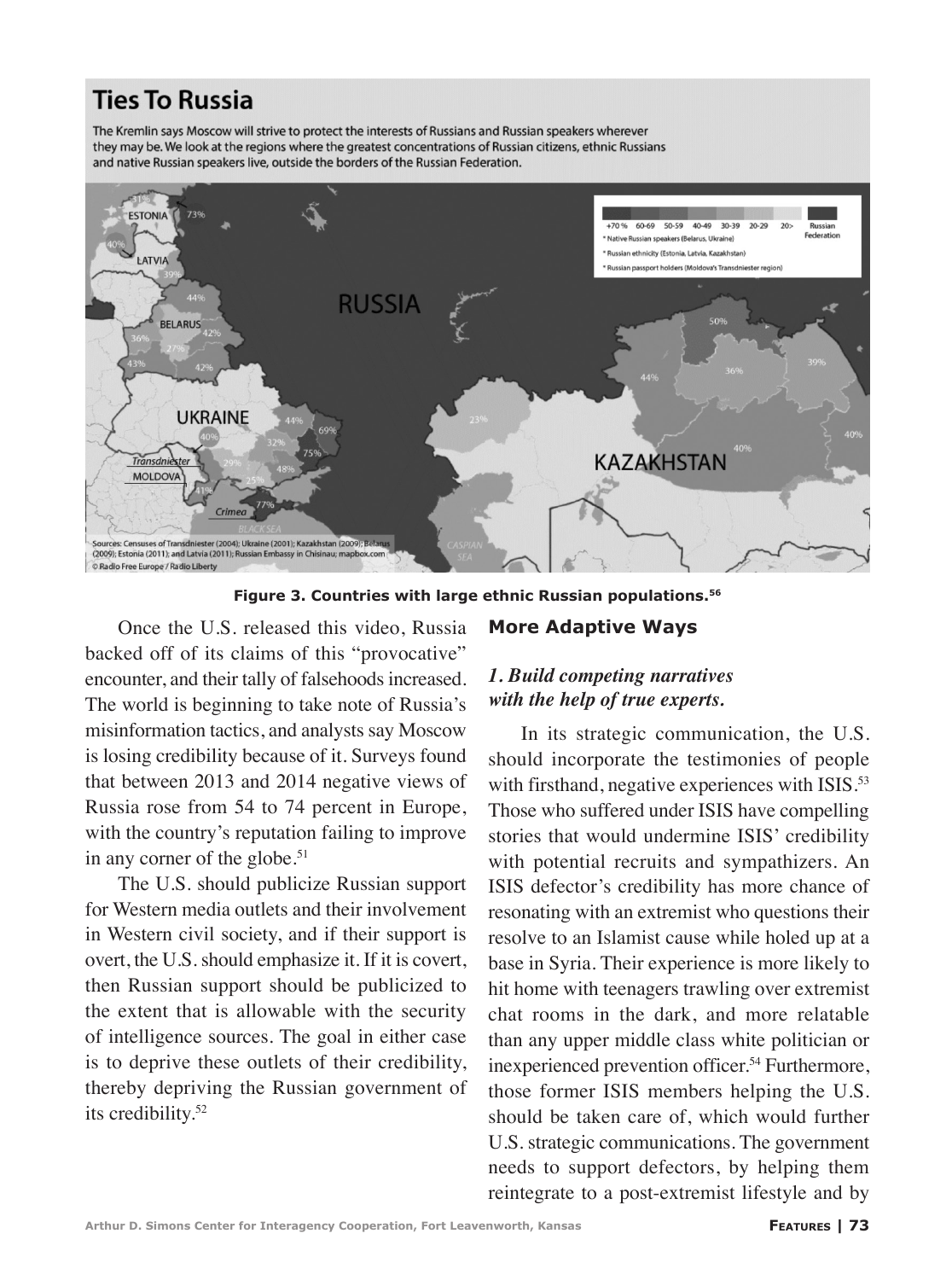providing them with an opportunity to help others who have travelled down the same path.<sup>55</sup>

The U.S. should seek assistance, advice, and leadership from citizens who speak the Arabic language, who have deep familiarity with the cultures of nations afflicted by ISIS, and who also have passion to see ISIS defeated. Many first-generation American Muslims fled the Middle East and Afghanistan for freedom and to escape oppressive religious organizations such as ISIS and the Taliban. This group of people could be a resource for contesting ISIS' narrative. Similarly, Middle Eastern nations have people who could assist with defining ISIS' narrative and identifying ways to address and counter it.

**To avoid being reactive during a conflict, the U.S. and NATO should consider how Russia might apply strategic communication and prepare competing messages in advance.** 

#### *2. Anticipate, be proactive with Strategic Communication plans.*

The U.S., NATO partners, Ukraine, and other nations should prepare strategic communication plans in advance of potential Russian shaping and follow-on military operations. It's no mystery where Russia might act next on the globe.<sup>57</sup> One simply has to compare and contrast maps of Soviet Russia with today's Russian Federation. With the collapse of the Berlin Wall, Russia's borders and sphere of influence retracted leaving several nations that have large Russian ethnic populations outside of Russia's control. These include Ukraine, Belarus, Moldova, Kazakhstan, Estonia, and Lithuania (see Figure 3). Based on experience with eastern Ukraine and Crimea, Russia would likely use an aggressive strategic communication campaign to foment unrest in those countries, discredit governments and leaders, and justify any overt Russian operations

as "peacekeeping operations" to protect ethnic Russians.

To avoid being reactive during a conflict, the U.S. and NATO should consider how Russia might apply strategic communication and prepare competing messages in advance. Coalition and interagency leaders should rehearse such contingencies during table top exercises to examine specific Russian strategic communications, predict content, develop competing content, and evaluate the effectiveness of counter-strategic communications. Similar to the approach with ISIS, the United States government can include Russian experts, American citizens, NATO partners, and others to develop these strategic communication plans.

# **Greater Means**

#### *1. Capitalize on the recently passed Countering Propaganda Bill.*

This December 2016 bill creates a grant program for non-governmental organizations, think tanks, civil society and other experts outside government who are engaged in counter-propaganda related work to better leverage existing expertise and empower local communities to defend themselves from foreign manipulation.58 This bill also makes the State Department the lead agency, but more importantly it allows organizations outside the government to be more vocal in addressing Russia and ISIS. Interagency leaders should become conversant with the intricacies of this bill – including its authorities and restrictions – in order to understand how their organizations and implementing partners fit into its funding framework.

#### *2. Leverage Big Data to detect, characterize, and monitor ISIS' ideological narrative.*

Countering a narrative requires understanding what that narrative is, where to contest the narrative (physically and virtually),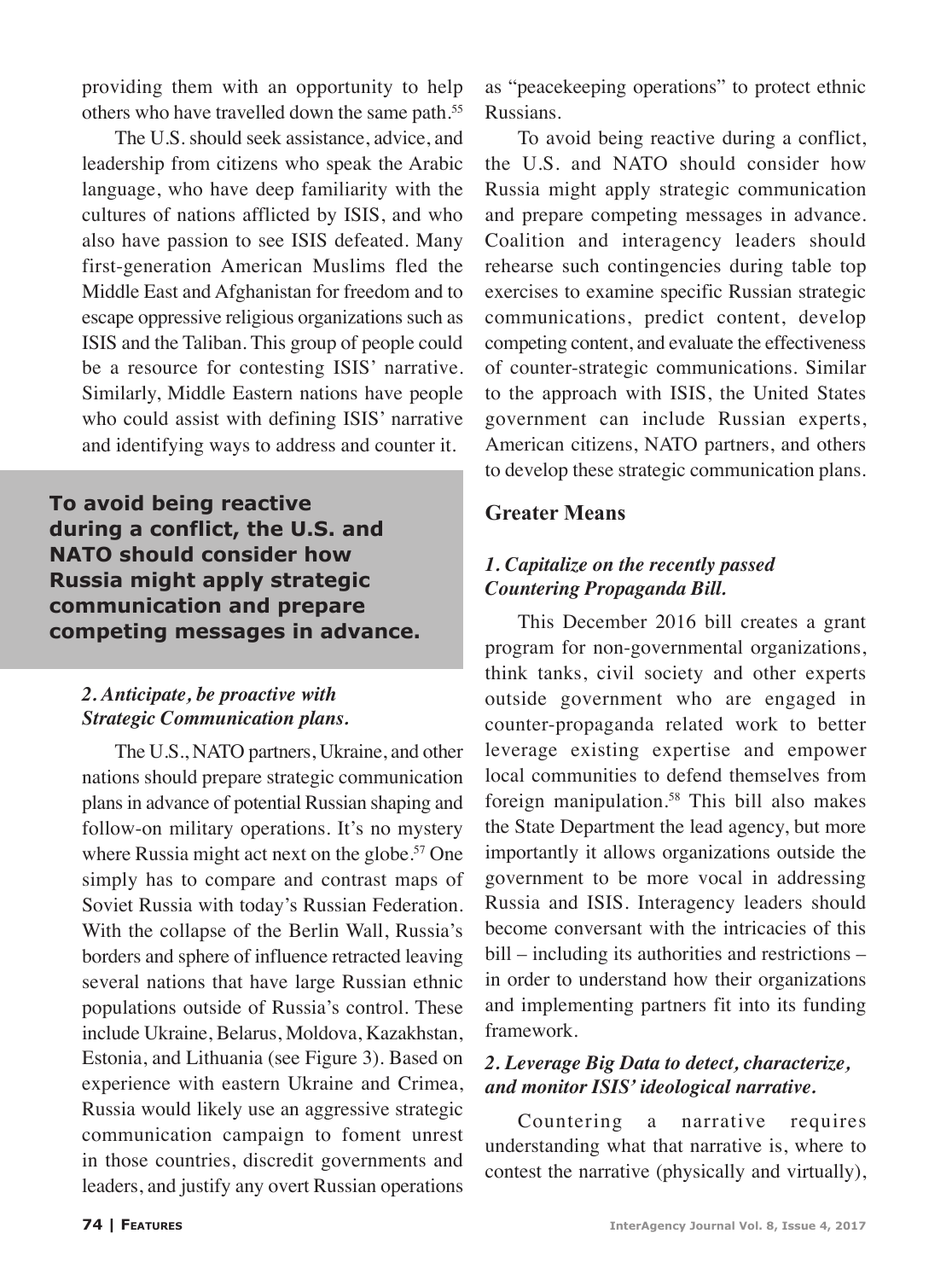and knowing about the target audiences. "Big Data" can help with all three. Pouring more resources into "Big Data," including analytics and algorithms, would the enable the U.S. to accelerate operations to address the strategic communications of ISIS and Russia. In 2015, a small company applied "Big Data" to estimate the population size susceptible to radicalization and the typical profile of an ISIS recruit.59 By using "Big Data" to recognize patterns on social media, the firm's results indicate approximately 71,000 people ripe for radicalization.<sup>60</sup> Furthermore, data show the typical Western recruit is male, in his  $20s$ , from middle-to-upper class families, and educated.<sup>61</sup> Clearly, having this type of information would help focus strategic communication. "Big Data" tools could also be used to scour social media content that is in Arabic for ISIS' broad themes, trends, and interest areas. For example, an individual has voluntarily translated many ISIS social media posts to illuminate the organizations various activities ranging from education, administration, calls to arms, and many others. "Big Data" tools could accelerate this type of work.

Additionally, there is a lack of analysis, comparing and assessing already-implemented government strategies. There should be a list of best practices, and while there are some solid comprehensive strategies, such as Winning Information Warfare by CEPA, very little policy assessment has been produced thus far.<sup>62</sup> Building and sharing this database helps push resources to focus on the right problem set.

#### *3. Support and Expand beyond the Department of State's Global Engagement Center.*

In addition to full and optimal use of the Global Engagement Center and its assets, the U.S. should use organizations like the Broadcasting Board of Governors to address Russian and ISIS strategic communications. The U.S. should set up various media sources that allow America to take the lead in strategic communications, vice merely competing against Russian strategic communications. This approach would entail use of public diplomacy to address anti-American and pro-Russian propaganda by the Russian government. Efforts should include international broadcasting, a new Russian satellite channel, the Internet, social networking, print media, and revamped academic exchange programs.<sup>63</sup> This will not only allow the U.S. to have both a constant voice in Russia and in countries that receive a lot of Russian media, but also will allow individuals in those areas (as seen in Figure 3) to have access to Western media.

#### **Conclusion**

U.S. strategic communications is as important today as it was during the World Wars. With a simplified theoretical framework and practical changes in strategy, U.S. interagency leaders can improve their use of information power in order to take back the initiative in the information realm from our adversaries. A more proportional blend of informational and defense/ developmental efforts will enable the interagency to pursue U.S. national interests more successfully. Over the last year, the U.S. has taken steps to achieve this desired end state. The Global Engagement Center is a step in the right direction in addressing U.S. strategic communications. Additionally, the passing of the Counter Propaganda Bill, which opens up more resources and avenues for the U.S. to address shortfalls that have caused the U.S. to give ground to Russia and ISIS, further advances U.S. progress toward goals of information dominance. Interagency leaders should build upon the positive frameworks that these two initiatives represent. Unless we leverage the appropriate blend of strategic communications with U.S. hard power, we will continue to miss opportunities to speak "smartly." *IAJ*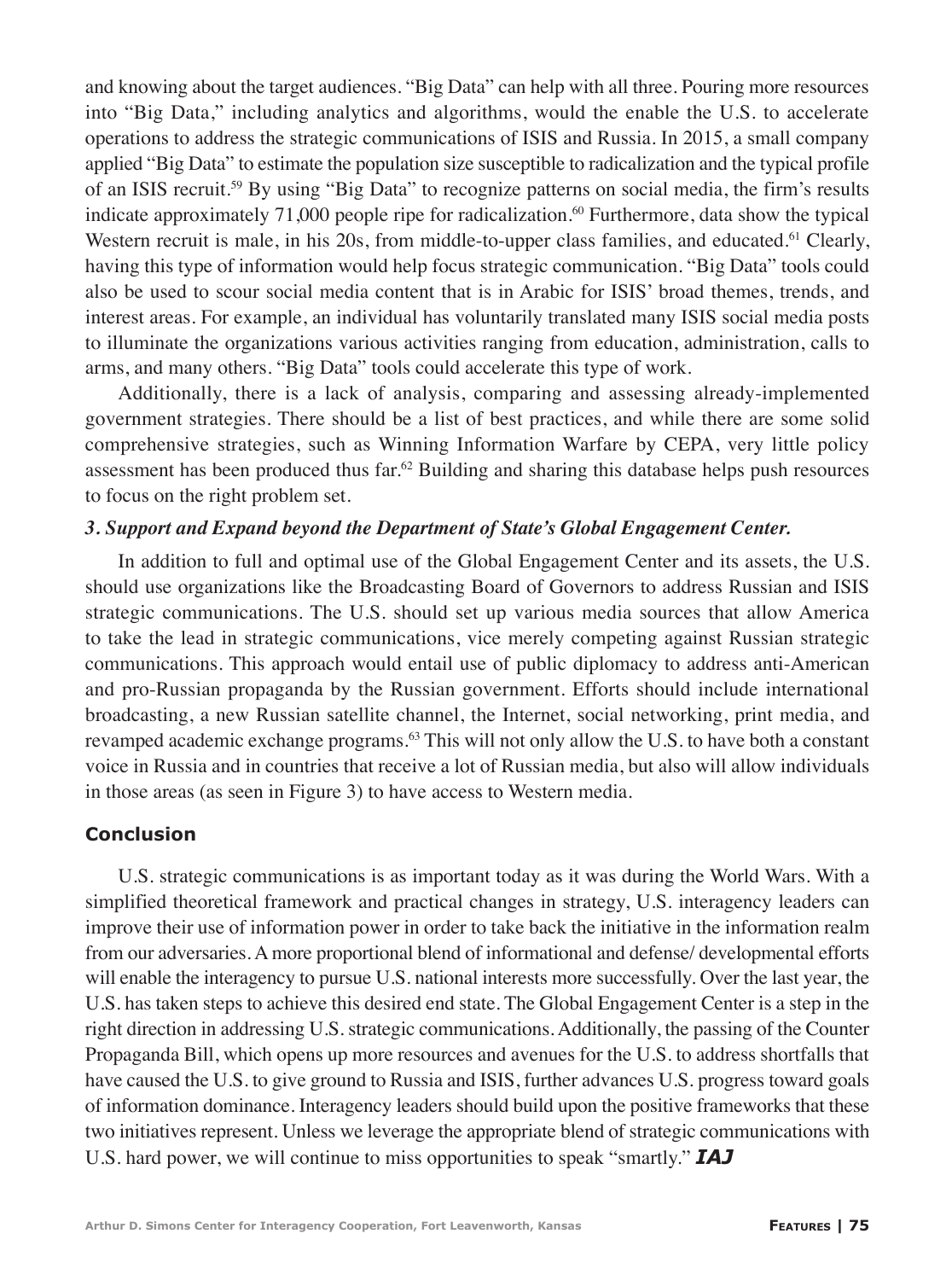# **NOTES**

1 As quoted in Doris Kearns Goodwin, *The Bully Pulpit: Theodore Roosevelt, William Howard Taft, and the Golden Age of Journalism* (New York: Simon and Schuster, 2013), 256.

2 Max Bearak and Lazaro Gamio, "The US Foreign Aid Budget, Visualized: From Building Wells to Building Armies," *The Washington Post*, October 18, 2016. Accessed digitally at https://www. washingtonpost.com/graphics/world/which-countries-get-the-most-foreign-aid/.

3 Charlie Winter and Bach-Lombardo Jordan, "Why ISIS Propaganda Works," *The Atlantic*, 30 December 2016. Accessed digitally at https://www.theatlantic.com/international/archive/2016/02/isispropaganda-war/462702/. The number of foreign fighters streaming to ISIS-controlled territory more than doubled from 2013 to 2015.

Press Release from the Office of U.S. Representative Adam Smith, "Smith Amendment on Strategic Communications, Public Diplomacy Included in Defense Authorization Bill," 22 May 2008. Accessed digitally at https://adamsmith.house.gov/media-center/press-releases/smith-amendment-on-strategiccommunications-public-diplomacy-included-in. Representative Smith serves as the Ranking Member of the House Armed Services Committee.

5 Desmond Butler and Richard Lardner, "US Military Botches Online Fight Against Islamic State," *Associated Press*, 31 January 2017. Accessed electronically at http://www.chicagotribune.com/news/ nationworld/ct-islamic-state-propaganda-war-military-20170130-story.html.

6 *Ibid*.

7 *Ibid*.

8 Thomas Erdbrink, "For Many Iranians, The 'Evidence' is Clear: ISIS is an American Invention," *New York Times*, 10 September 2014. Accessed digitally at https://www.nytimes.com/2014/09/11/world/ middleeast/isis-many-in-iran-believe-is-an-american-invention.html?  $r=0$ .

9 Stephen Conway, *A Short History of the American Revolutionary War* (New York: I.B. Taurus & Co., 2013), 105. \*Violent suppression of alternative viewpoints is not a recommendation of this argument.

10 "The Pamphlet War and the Boston Massacre," *The British Library*. Accessed digitally at https://www. bl.uk/the-american-revolution/articles/the-pamphlet-war-and-the-boston-massacre

11 Lisa Briner, "Walt Disney Goes to War," *Army Heritage and Education Center*, April 7, 2009. Available digitally at https://www.army.mil/article/19340/walt-disney-goes-to-war .

12 U.S. Representative William McClellan Thornberry (R-TX), "The Importance of Strategic Communication," *The Hill*, 5 March 2010. Accessed digitally at http://thehill.com/blogs/congress-blog/ foreign-policy/85157-the-importance-of-strategic-communication-rep-mac-thornberry.

13 James Foggo III and Adam Cole, "Not Your Father's BALTOPS," *US Naval Institute Proceedings*, 142, no. 2 (2016), 28-33.

14 Gerasimov as quoted in Kristiina MÜÜR, Holger MÖLDER, Vladimir SAZONOV, Pille PRUULMANN-VENGERFELDT, "RUSSIAN INFORMATION OPERATIONS AGAINST THE UKRAINIAN STATE AND DEFENCE FORCES: APRIL-DECEMBER 2014 IN ONLINE NEWS," *Journal on Baltic Security* Vol 2, Issue 1, 2016, 32-33.

15 Muur *et alia*, 34.

16 Putin as quoted in Simon Shuster, "Putin's On-Air Army," *Time*, 16 March 2015, 48.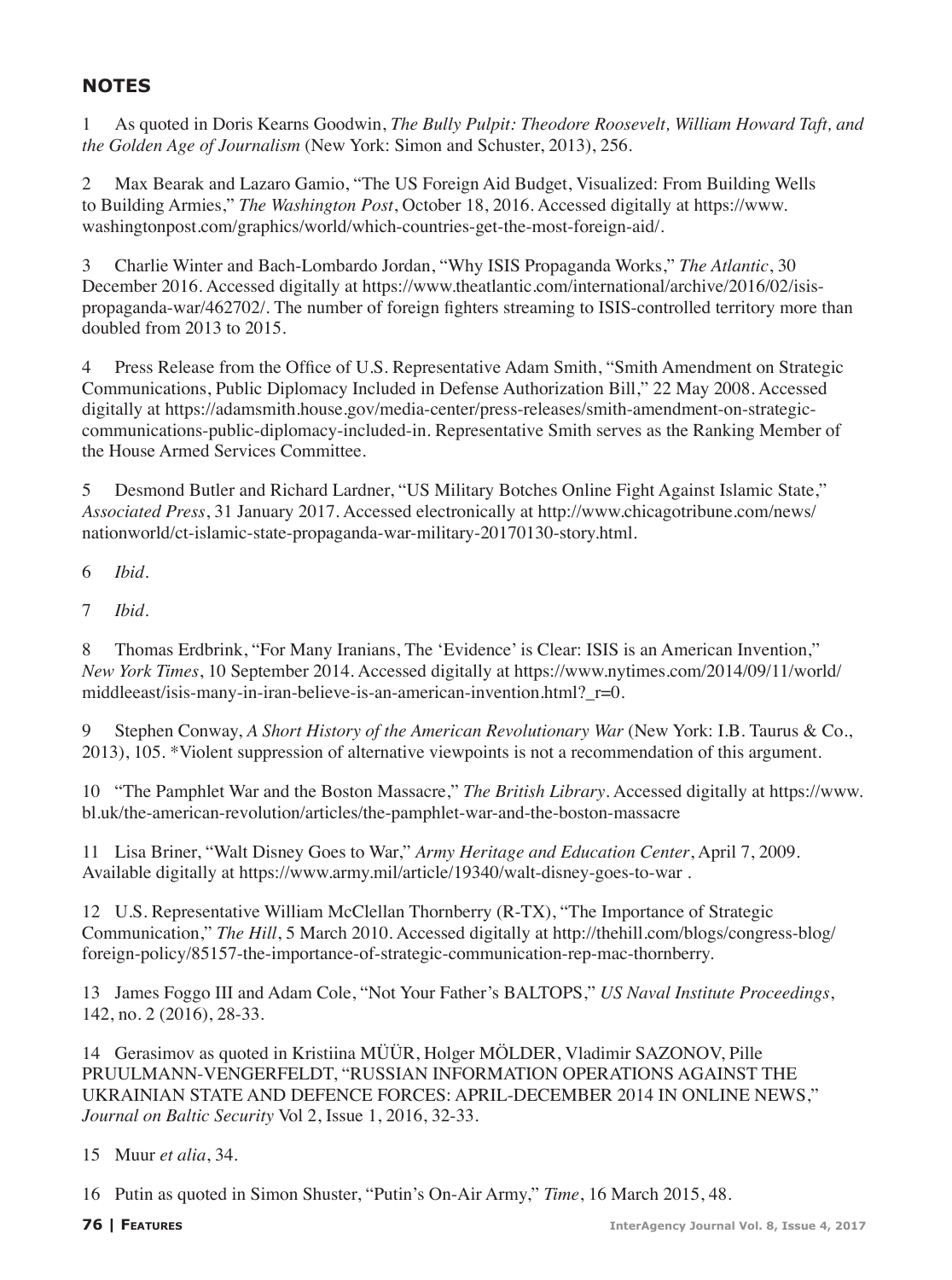17 Shuster, 48.

18 Muur *et alia*, 35.

19 Vasif Huseynov, "Soft Power Geopolitics: How Does the Diminishing Utility of Military Power affect the Russia-West Confrontation over the 'Common Neighborhood,'" *Eastern Journal of European Studies* 7, no. 2 (2016): 74.

20 *Ibid*., 85.

21 Owen Matthews, "Putin Power," *Newsweek Global*, 2 December 2016, 36.

22 *Ibid*., 37.

23 Theodore P. Gerber and Jane Zavisca, "Does Russian Propaganda Work?", *The Washington Quarterly*, 39:2, 84.

24 *Ibid*., 86.

25 *Ibid*., 89.

26 *Ibid.*

27 Ian Schwartz, "Obama on ISIS Threat: "Ideologies Are Not Defeated with Guns, They Are Defeated By Better Ideas," Real Clear Politics, 6 July 2015. Accessed digitally at http://www.realclearpolitics.com/ video/2015/07/06/obama\_on\_isis\_threat\_ideologies\_are\_not\_defeated\_with\_guns\_they\_are\_defeated\_by better ideas.html.

28 "The ISIS Papers: a Master Plan for Consolidating Power," *The Guardian*, 7 December 2015. Available digitally at https://www.theguardian.com/world/2015/dec/07/islamic-state-document-masterplanfor-power.

29 "The ISIS Papers: a Master Plan for Consolidating Power," *The Guardian*, 7 December 2015. Available digitally at https://www.theguardian.com/world/2015/dec/07/islamic-state-document-masterplanfor-power

30 Matt Sepic, "Comey: FBI pursuing 1,000 ISIS cases across U.S," *Minnesota Public Radio News*, June 7, 2016. Accessed digitally at https://www.mprnews.org/story/2016/06/07/fbi-comey-isis-activity

31 Karen Yourish, Derek Watkins, and Tom Giratikanon, "Map ISIS Attacks Around the World," *The New York Times*, 22 March 2016. Accessed digitally at https://www.nytimes.com/interactive/2015/06/17/world/ middleeast/map-isis-attacks-around-the-world.html? r=0

32 Mariano Castillo and Steve Almasy, "Paris Suicide Bomber identified; ISIS Claims responsibility for 129 dead," *CNN*, 16 November 2015. Accessed digitally at http://www.cnn.com/2015/11/14/world/parisattacks/index.html.

33 Mackenzie Weinger, "McLaughlin & Petraeus Warn About ISIS, Russia", *The Cypher Brief*, February 1, 2017. Accessed digitally at https://www.thecipherbrief.com/article/exclusive/north-america/mclaughlinpetraeus-warn-about-isis-russia-1091

34 Ryan Browne, "Trump Pentagon names the enemy: It's ISIS not ISIL," *CNN*, 25 February 2017. Accessed digitally at http://www.cnn.com/2017/02/24/politics/isis-isil-name-change-trump/index.html

35 Donald Trump, "Presidential Plan to Defeat the Islamic State of Iraq and Syria," The White House, 28 January 2017. Accessed digitally at https://www.whitehouse.gov/the-press-office/2017/01/28/plan-defeat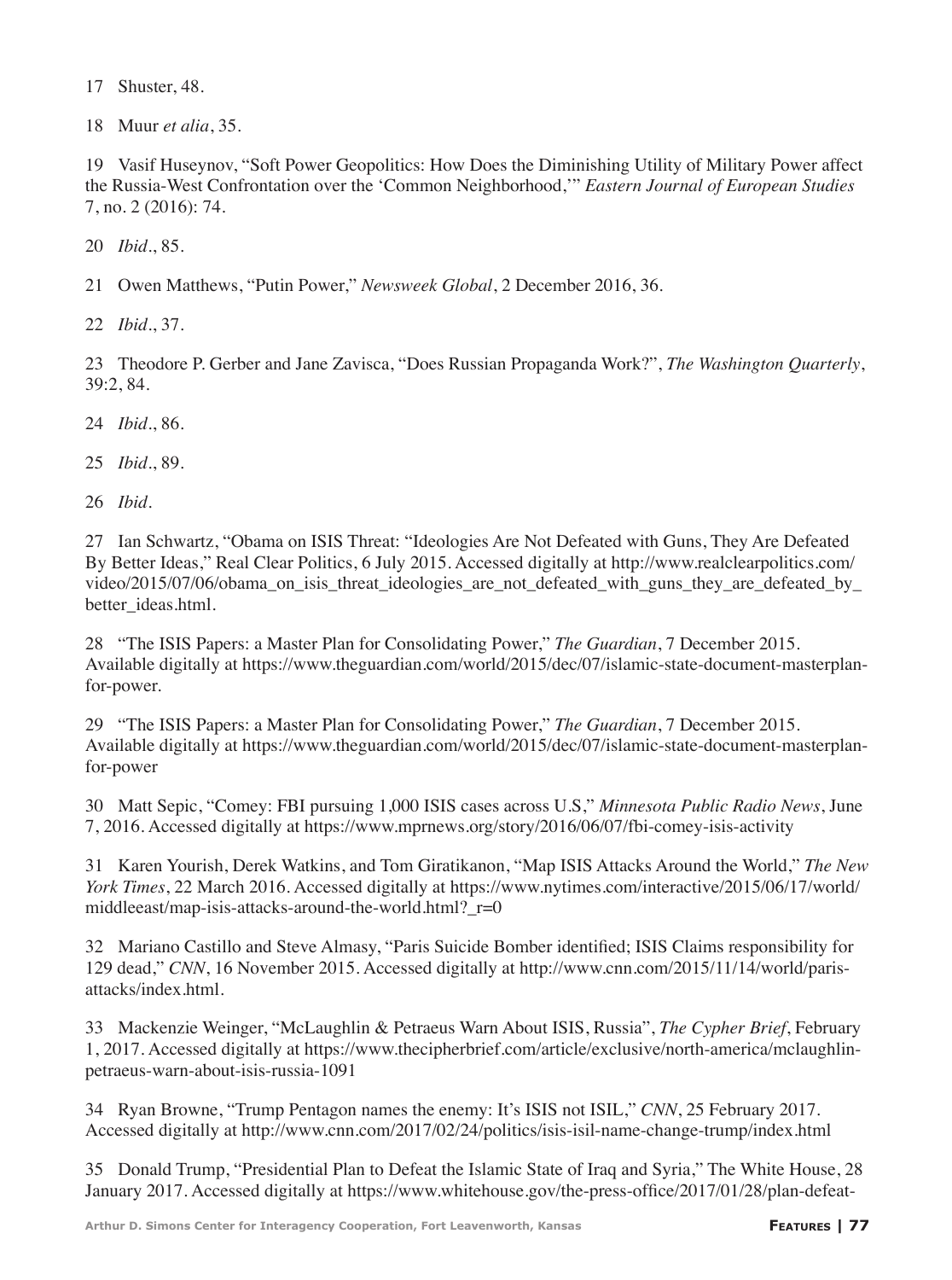islamic-state-iraq

36 Patrick Tucker, "America's New Plan to Fight ISIS Online," *Defense One*, 11 January 2017. Accessed digitally at http://www.defenseone.com/technology/2016/01/americas-new-plan-fight-isis-online/125043/.

37 Bradley Klapper, "In Battle for Hearts, ISIS Loses Online Ground, With Twitter Hits Down," *Haaretz*, 26 July 2016. Accessed digitally at http://www.haaretz.com/middle-east-news/isis/1.729799

38 *Ibid.*

39 Joseph S. Nye, "Get Smart: Combining Hard and Soft Power," *Foreign Affairs*, July/ August 2009. Accessed digitally at https://www.foreignaffairs.com/articles/2009-07-01/get-smart.

40 Joint Publication 3-13. The three models are on pages I-6 through I-8.

41 Nye, "Get Smart."Nye does not use the term "smartly," but he coined the term "smart power" to which this term alludes.

42 *Ibid.*

43 David Hylton, "Commanders and Communication," *Military Review*, 84-92.

44 Chip Heath and Dan Heath, *Made to Stick: Why Some Ideas Survive and Others Die* (New York: Random House, 2007), 8.

45 T.A. Ridout, "Resisting Daesh's Message," *The Huffington Post*, http://www.huffingtonpost.com/t-aridout/resisting-daeshs-message- b 9175392.html

46 Zeba Khan, "Words Matter in ISIS War, so Use Daesh," *Boston Globe*, 9 October 2014. Accessed digitally at https://www.bostonglobe.com/opinion/2014/10/09/words-matter-isis-war-use-daesh/ V85GYEuasEEJgrUun0dMUP/story.html.

47 "Trump Press Conference with British Prime Minister -Annotated", *National Public Radio*, 27 January 2017. Accessed digitally at http://www.npr.org/2017/01/27/511985090/trumps-press-conference-withbritish-prime-minister-annotated.

48 Khan.

49 James Jay Carafano. 2016. "U.S. Comprehensive Strategy Toward Russia. Davis Institute For National Security and Foreign Policy, no 173 (2015): 15.

50 Foggo and Cole.

51 *Ibid.*

52 Carafano *et alia.*

53 Javier Lesaca, "Fight Against ISIS Reveals Power of Social Media," *Brookings Institution*, 19 November 2015. Accessed digitally at https://www.brookings.edu/blog/techtank/2015/11/19/fight-againstisis-reveals-power-of-social-media/

54 "Why Former Radicals Are Important for Counter Extremist Measures," *Quilliam Foundation Blog*, 29 July 2016. Accessed digitially at http://www.quilliamfoundation.org/blog/why-former-radicals-areimportant-for-counter-extremist-measures/ Quilliam Foundation claims to be the world's first counterextremism organization.